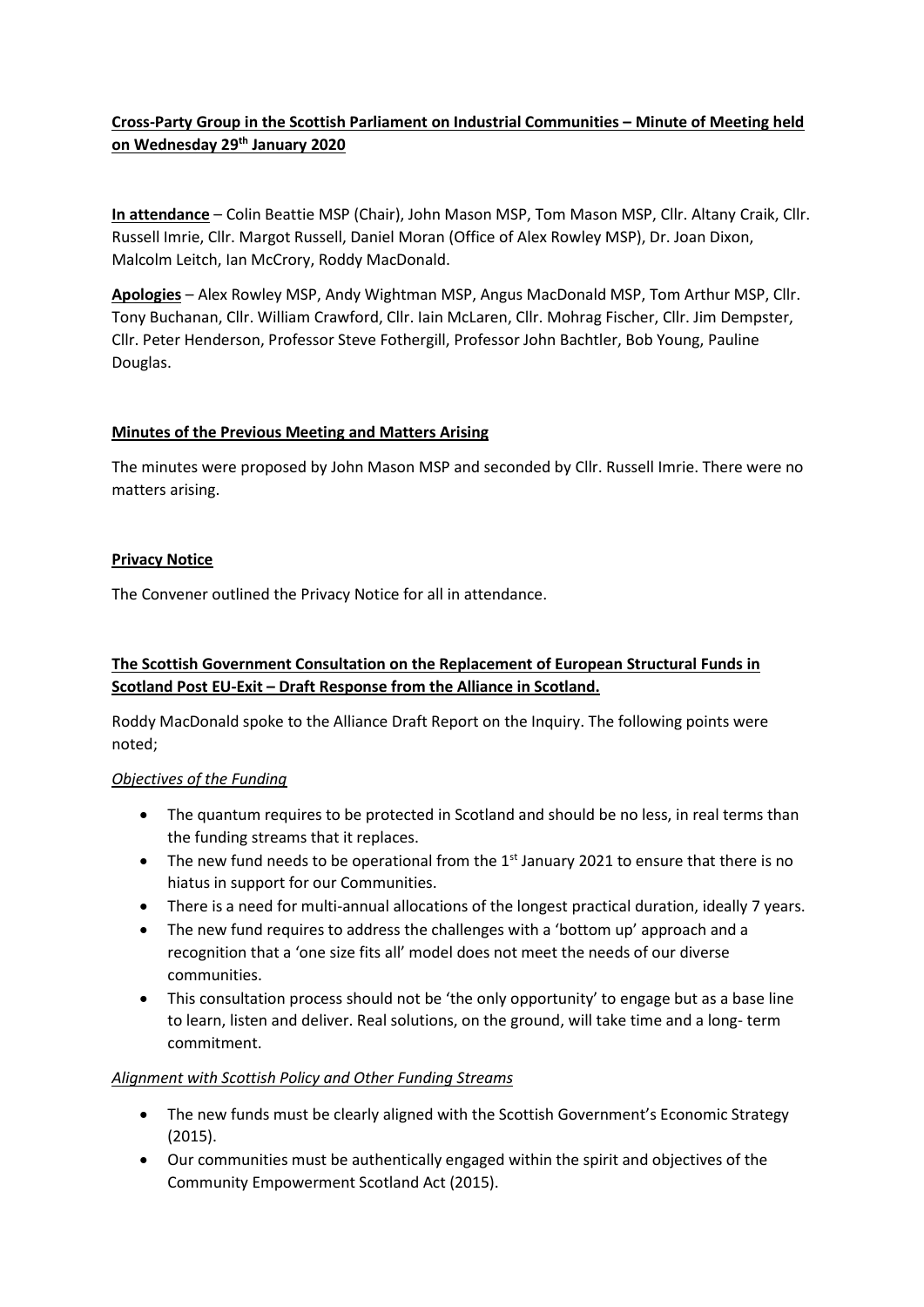# **Page 2**

- A clear focus should be on 'additionality' and our local authorities should not be asked to 'do more for the same money'.
- Allocation of the funds should be based on the 'evidence of need' and not on a national challenge fund model with success predicated on the 'best bid writers!'

# *Alignment with UK and EU Policy*

• While the priorities of the fund should be driven by policies developed within Scotland, the UK and EU policy dimensions should not be ignored – learning from best practice and 'what works' in the rest of the UK and EU would improve the quality of the future Programmes in Scotland.

### *Evaluation and Monitoring Progress*

- In establishing the new fund there is an opportunity to introduce greater simplicity and effectiveness while maintaining transparency and accountability.
- Success should be measured in terms of outcomes and not validating inputs. The key test should be what differences do the new funds make in narrowing socio-economic disparities within Scotland.

### *Governance Structures of Future Funding – Allocation and Programme Duration*

- The new funding regime should respect both the spirit and the letter of the 'Devolution Settlement'.
- The Scottish Government should co-design any future governance model in partnership with Councils, Regional Partnerships and Community Stakeholders across Scotland.
- This devolved and inclusive approach should be reflected in naming the fund the 'UKSPF Scotland'.
- Councils should be resourced adequately to deliver the future Programmes which will be critical to the prosperity and regeneration of our communities in Scotland.

It was agreed, following a discussion of the issues, that a letter be sent to the Cabinet Secretary cosigned by Convener Colin Beattie MSP and Cllr. Altany Craik, Alliance Scotland Chair, with a copy of the approved submission to the Scottish Government Consultation. **Action – Roddy MacDonald.**

### **Stronger Towns Fund – Where sits Scotland? Update from the Scotland Director**

Roddy MacDonald led a discussion on the current situation in relation to the Stronger Towns Fund in Scotland. It was agreed that clarification would be sought from the Cabinet Secretary as part of the letter being drafted on the 'Replacement of EU Funds' as outlined in the agenda item above. **Action - Roddy MacDonald.**

### **N.B. Correspondence to the Cabinet Secretary as outlined above**

On the 30<sup>th</sup> January, 2020 a joint letter from Colin Beattie MSP and Cllr. Altany Craik was sent to Cabinet Secretary Derek McKay MSP outlining the Alliance Scotland response to the 'Consultation on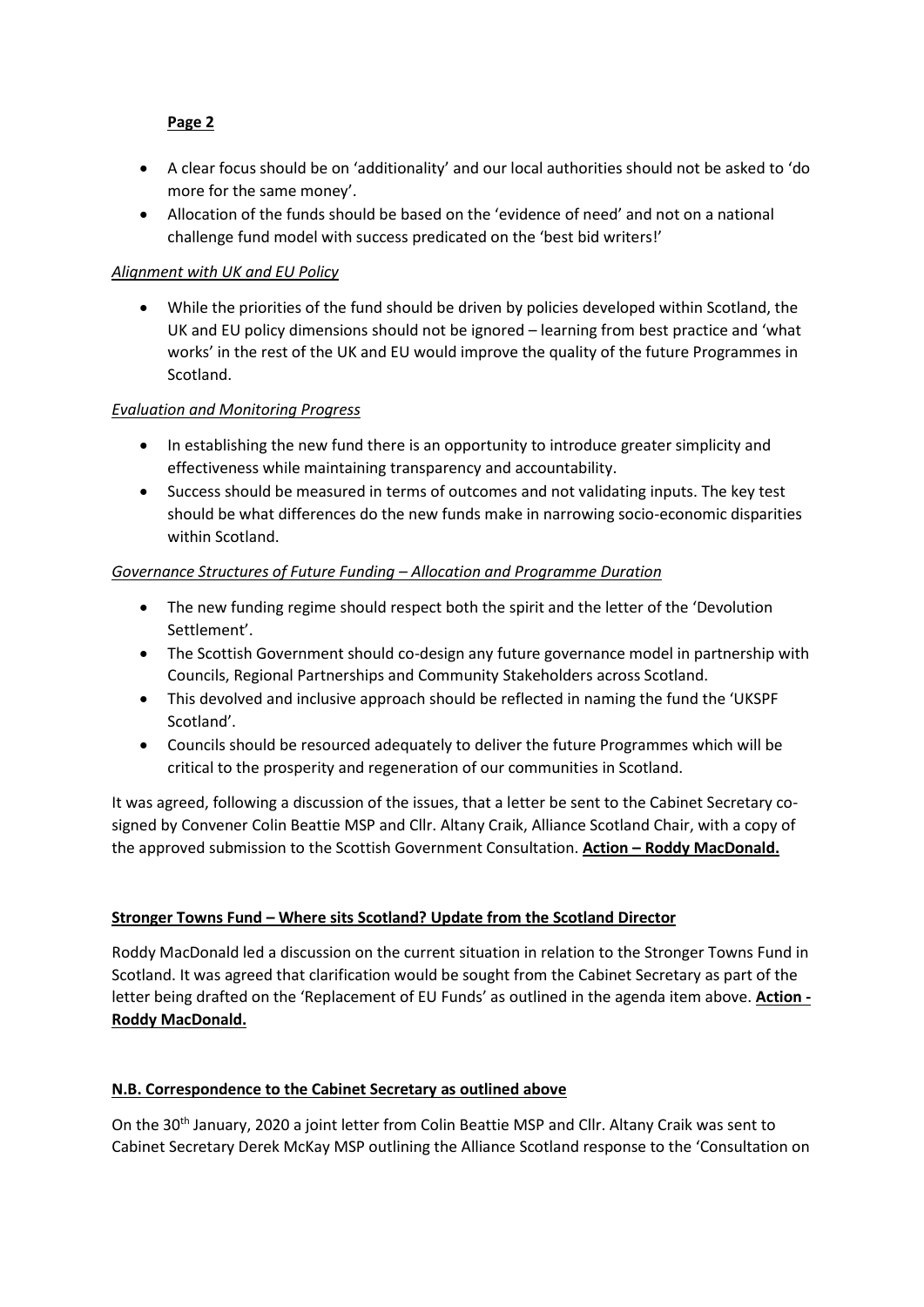# **Page 3**

the Replacement for European Structural Funds Post EU-Exit in Scotland' and regarding the position of the 'much anticipated Stronger Towns Fund'.

On the 27<sup>th</sup> February 2020 a reply to the letter was received from Ivan McKee MSP, Minister for Trade, Investment and Innovation. His reply noted that – *' On the UK Shared Prosperity Fund, the UK Government has yet to provide further details on the quantum or focus for this, but the Scottish Government maintains an expectation that the five 'red lines'\* which I set out last year will be honoured…on the Stronger Towns Fund…Scottish Ministers have pressed the UK Government for details on the share of this funding that will flow to the Scottish Government but, to date there has been no detail from HM Treasury. In Scotland we advocate a co-ordinated, integrated place approach to investment and resource expenditure in cities, towns and neighborhoods across the country influenced and shaped by the people who live, work and enjoy being there. This is a central feature of the Town Centre First Principle which we jointly agreed with COSLA and local government to ensure planning and investment supports the regeneration, sustainability and vitality of towns and town centres. This approach has been supported by – The Town Centre Action Plan...the £50 million capital Town Centre Fund for 2019/20…the Regeneration Capital Fund…and Tools, Information and Services via Scotland's Town Partnership which contribute to the vibrancy and vitality of our towns.'*

- The five Scottish Government 'red lines' referred to in the correspondence are –
- Scotland should not lose out financially compared with the current level of funding that it receives from the EU.
- The Devolution Settlement must be respected and the UK Government must make no attempt to take back powers that the Scottish Government has rightfully executed to date.
- The Scottish Government must be an equal partner in the development of the UKSPF.
- The current level of flexibility should not be reduced.
- The replacement scheme should be operational in time to be implemented in early 2021, so that our stakeholders do not suffer difficulties as a result of funding gaps.

### **Next Steps for the Coalfield Areas – Presentation from Dr. Joan Dixon of the GB Secretariat**

Dr. Joan Dixon firstly provided an extensive overview of the issues which were raised as part of the document 'The State of the Coalfields 2019' from the Centre for Regional Economic and Social Research, Sheffield Hallam University commissioned by the Coalfields Regeneration Trust. The following key points were made;

- The former coalfields of England, Scotland and Wales have a combined population of 5.7 million. Its' population is older than average, and in most places growing more slowly than the population of Britain as a whole.
- Health problems are widespread with more than a third of residents aged 16 plus reporting health problems lasting more than 12 months. Indeed, one-in-twelve of the entire population of the coalfields claim Disability Living Allowance or Personal Independence Payment.
- The coalfields have only 55 employee jobs per 100 residents of working age, compared to a national average of 73 per 100. There is a higher dependence on manufacturing.